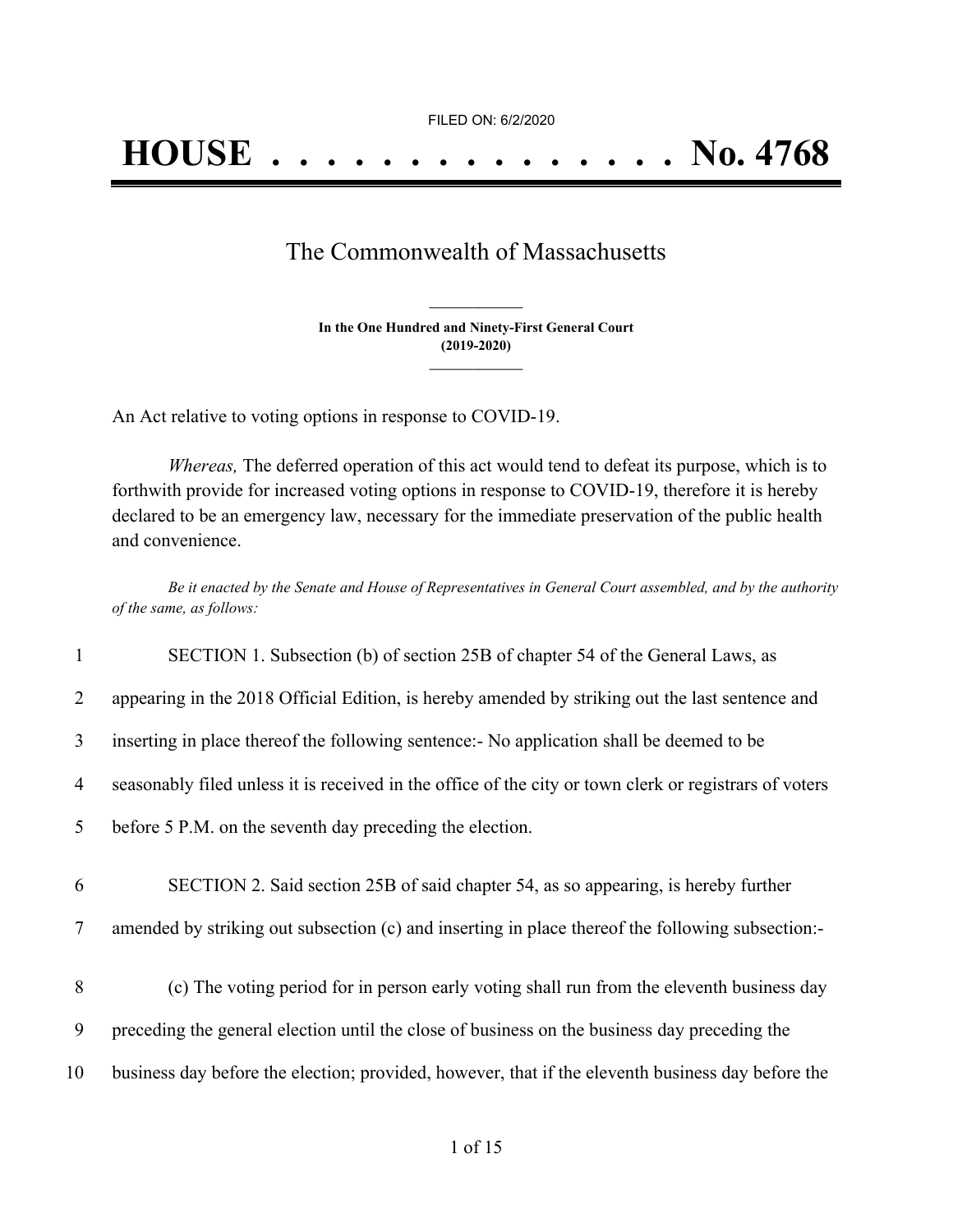election falls on a legal holiday the early voting period shall begin on the first business day prior to the legal holiday. The voting period for early voting by mail shall begin as soon as all necessary early voting materials have been received by the local election official pursuant to subsection (h).

 SECTION 3. Section 89 of said chapter 54, as so appearing, is hereby amended by striking out the first paragraph and inserting in place thereof the following paragraph:-

 Any form of written communication evidencing a desire to have an absent voting ballot be sent for use for voting at an election shall be given the same effect as an application made in the form prescribed by the state secretary. No application for an absent voting ballot to be sent by mail shall be deemed to be seasonably filed unless it is received in the office of the city or town clerk or registrars of voters on or before the seventh day preceding the election for which the ballot is being requested; provided, however, that if the seventh day preceding such election is a Sunday or a legal holiday, then it shall be received by such clerk or registrars before 5 P.M. on the last previous day on which such office is open. No application for an absent voting ballot to be voted in person shall be deemed to be seasonably filed unless it is received in the office of the city or town clerk or registrars of voters on or before noon on the day preceding the election for which such absent voting ballot is requested; provided, however, that if the day preceding such election is a Sunday or legal holiday, then it shall be received by such clerk or registrars before 5 P.M. on the last previous day on which such office is open. An application by a voter admitted to a health care facility after noon of the seventh day before the relevant election, as provided in subsection (c) of section 91B, may be received up until the time the polls close.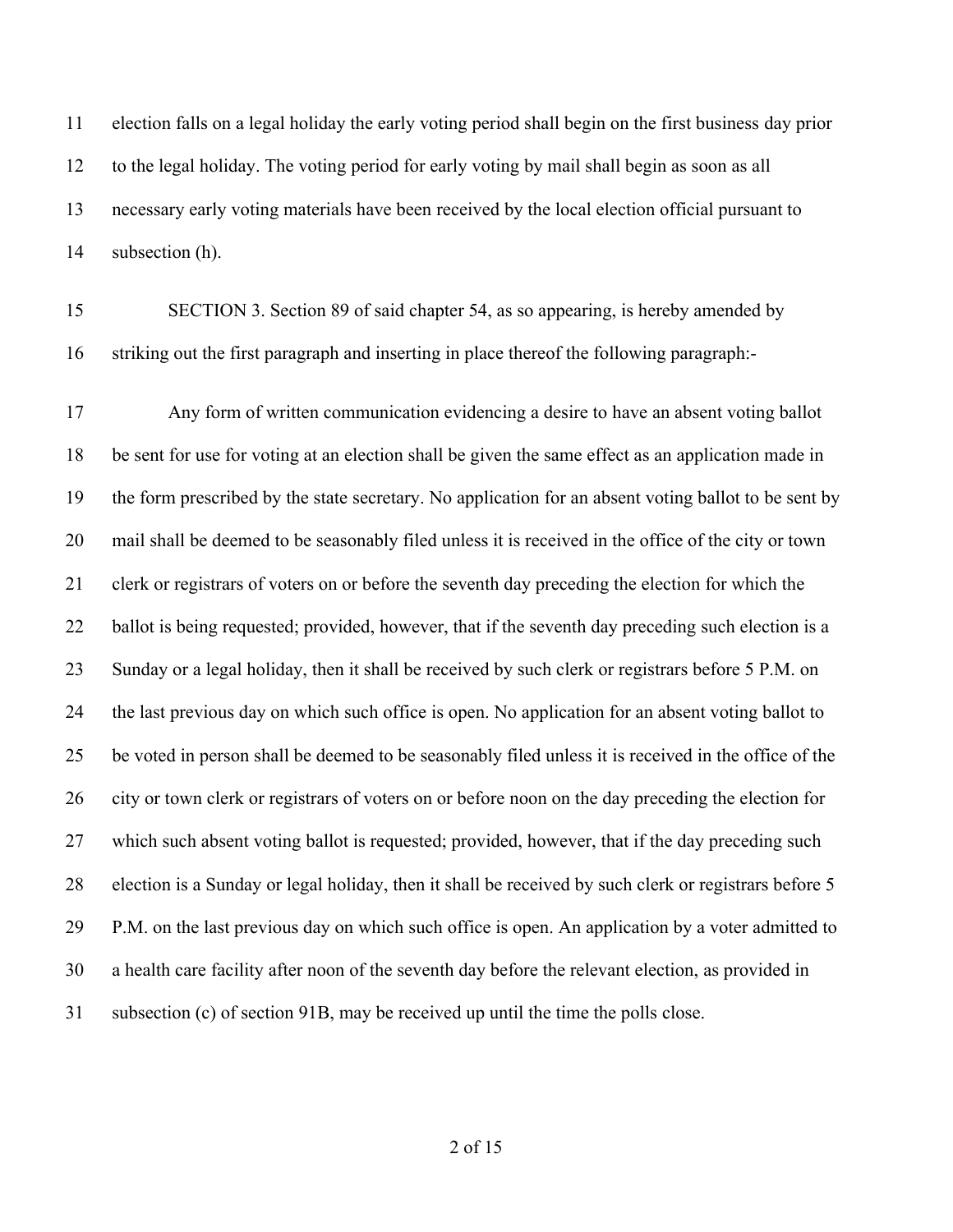| 32 | SECTION 4. Section 91B of said chapter 54, as so appearing, is hereby amended by                    |
|----|-----------------------------------------------------------------------------------------------------|
| 33 | striking out, in line 21, the words "after noon of the fifth" and inserting in place thereof the    |
| 34 | following words:- on or after the seventh.                                                          |
| 35 | SECTION 5. Section 92 of said chapter 54, as so appearing, is hereby amended by                     |
| 36 | striking out, in line 11, the words "eighty-seven, or" and inserting in place thereof the following |
| 37 | words:- 87; via a secured municipal drop box, where provided; or.                                   |
| 38 | SECTION 6. (a) As used in sections 6 to 14, inclusive, the following words shall, unless            |
| 39 | the context clearly requires otherwise, have the following meanings:-                               |
| 40 | "Application", an application to vote early by mail.                                                |
| 41 | "Central registry", the central registry of voters established pursuant to section 47C of           |
| 42 | chapter 51 of the General Laws.                                                                     |
| 43 | "General election" or "election", the general election scheduled for November 3, 2020.              |
| 44 | "Primary election" or "primary", the primary election scheduled for September 1, 2020.              |
| 45 | "Qualified voter" or "voter", a voter qualified pursuant to section 1 of chapter 51 of the          |
| 46 | General Laws.                                                                                       |
| 47 | "State secretary," the secretary of the commonwealth.                                               |
| 48 | (b) Notwithstanding section 25B of chapter 54 of the General Laws or any other general              |
| 49 | or special law to the contrary, there shall be early voting by mail for the primary election and    |
| 50 | general election.                                                                                   |
|    |                                                                                                     |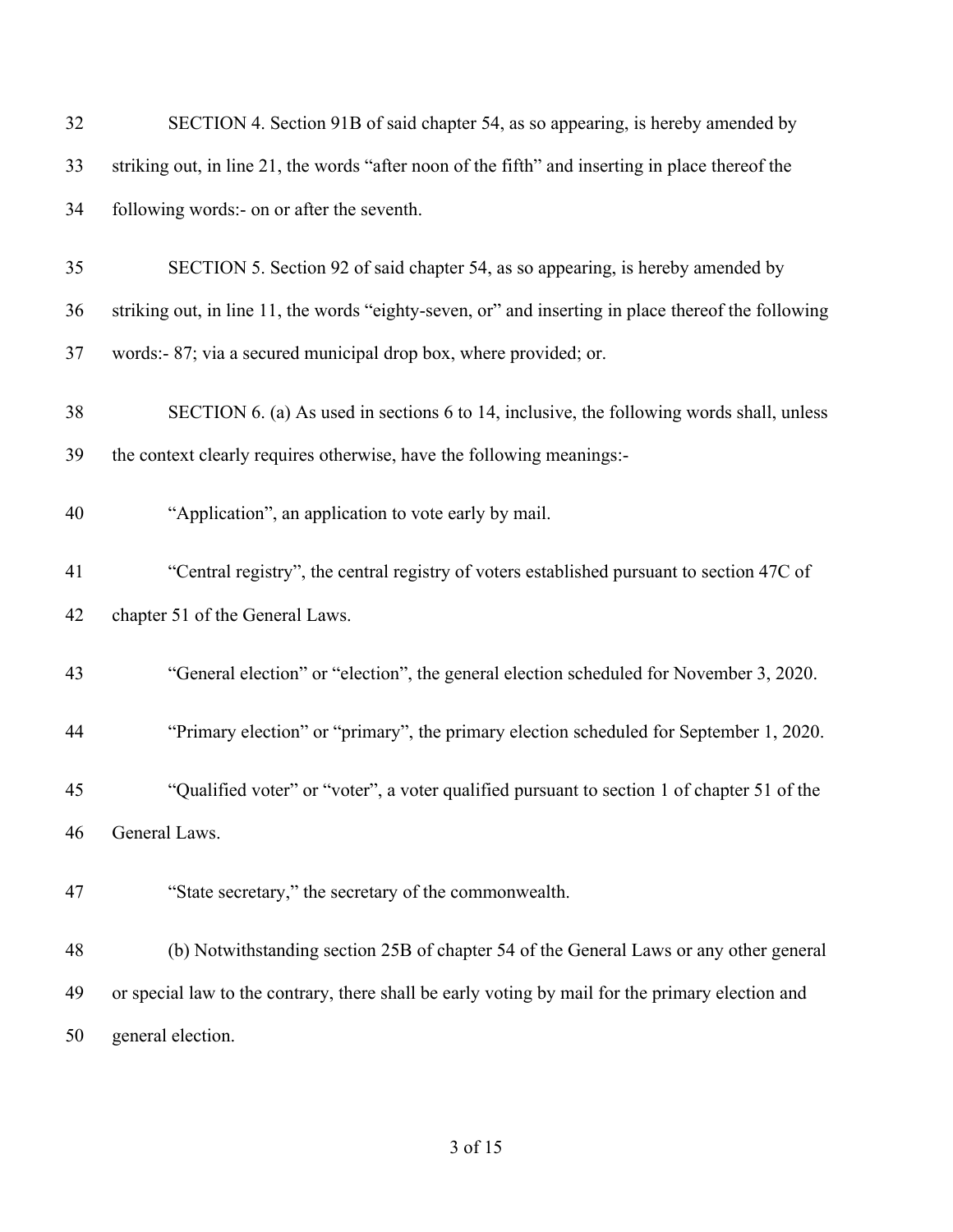(c) The election officers and registrars of every city or town shall allow any qualified voter to cast an early ballot by mail for the primary election and general election and any city or town election held at the same time.

 (d)(1) The state secretary shall, no later than July 15, 2020, mail to all registered voters who registered to vote before July 15 at their residential addresses listed in the central registry an application for said voter to be permitted to vote early by mail for the primary election.

 (2) The state secretary shall, no later than September 14, 2020, mail to all registered voters who registered to vote before September 14 at their residential addresses listed in the central registry an application for said voter to be permitted to vote early by mail in the general election.

 (3) (i) The state secretary or the election officers and registrars of every city or town shall mail to any person registering to vote on or after July 15, 2020 and on or before August 12, 2020, an application for said voter to be permitted to vote early by mail for the primary election.

 (ii) The state secretary or the election officers and registrars of every city or town shall mail to any person registering to vote on or after September 14, 2020 and on or before October 14, 2020, an application for said voter to be permitted to vote early by mail for the general election.

 (4) The applications required pursuant to this subsection shall be in a form prescribed by the state secretary in accordance with state and federal law; provided, however, that said applications shall include: (i) clear instructions for completing and returning the application; and (ii) an envelope that is addressed to the local election official with postage guaranteed.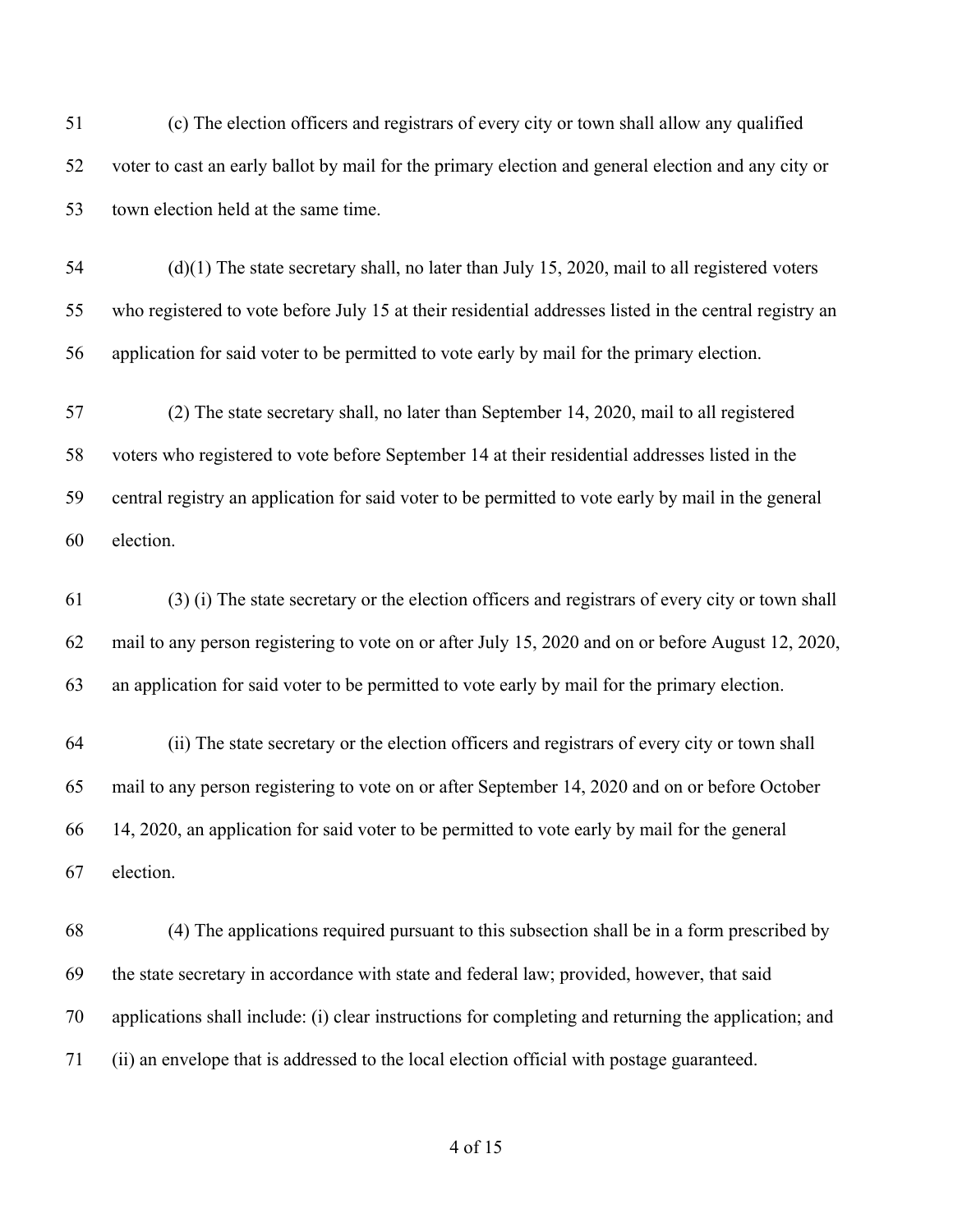(5) Each application required pursuant to this subsection shall include an option, which shall appear prominently on the application, to request a ballot printed in the language of the ballot available at the voter's polling location pursuant to the bilingual election requirements of the federal Voting Rights Act, 52 USC § 10503, chapter 166 of the acts of 2014 or any other applicable federal or state law.

- (6) The applications required pursuant to this subsection shall be made available on the websites of the state secretary and the election officers and registrars of every city or town.
- (e)(1) A voter wishing to vote early by mail in the primary election shall complete the application to vote early by mail and shall return said application to the appropriate city or town clerk. Any form of written communication evidencing a desire to have an early voting ballot be sent for use for voting for the primary election shall be given the same effect as an application made in the form prescribed by the state secretary. Applications to vote early by mail for the primary election shall be acceptable if they are signed or submitted electronically.
- (2) No application to vote early by mail in the primary election shall be deemed to be seasonably filed unless it is received in the office of the local election official before noon on Tuesday, August 25, 2020.
- (f)(1) A voter wishing to vote early by mail in the general election shall complete the application and shall return said application to the appropriate city or town clerk. Applications to vote early by mail for the general election shall be acceptable if they are signed or submitted electronically.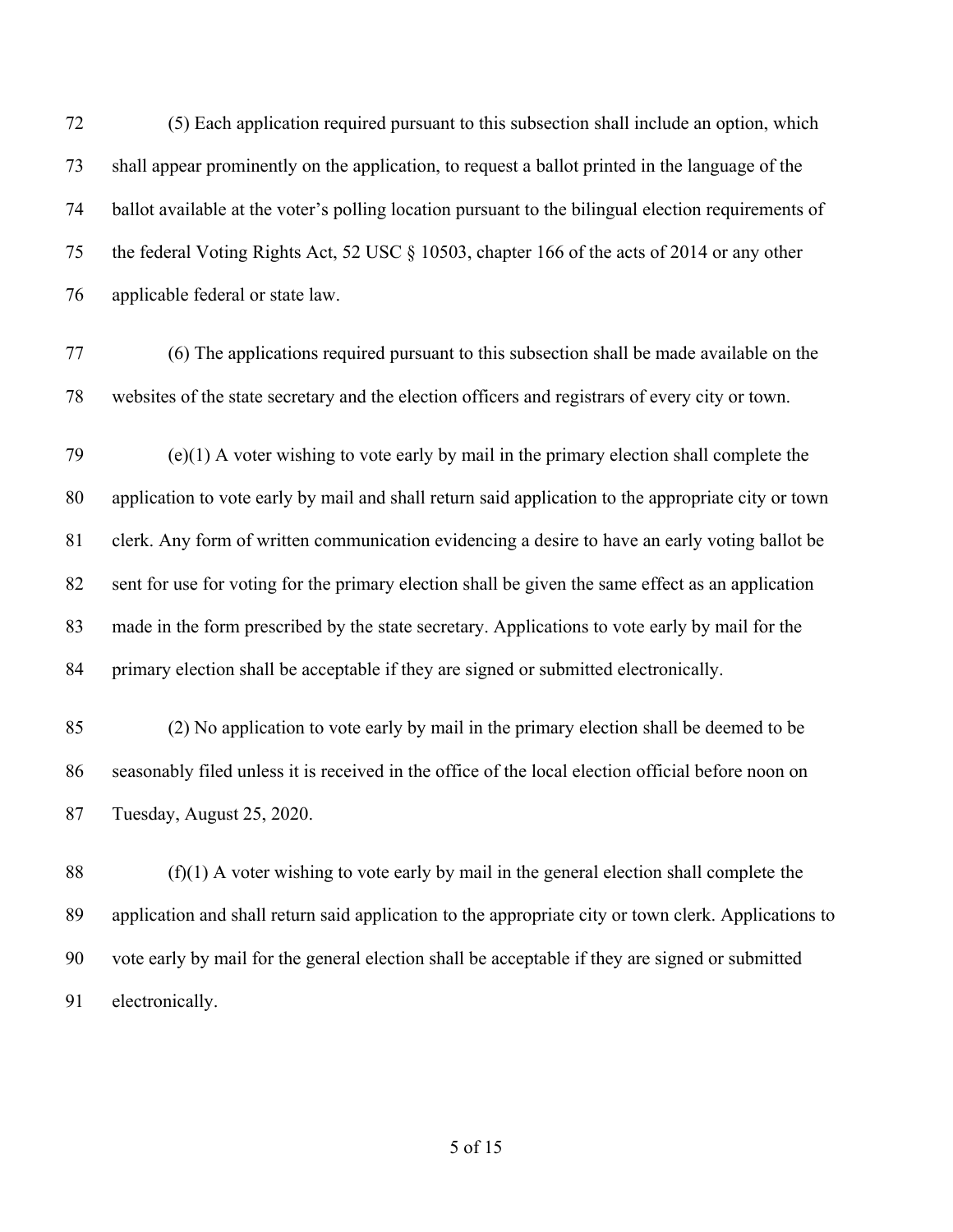(2) No application to vote early by mail in the general election shall be deemed to be seasonably filed unless it is received in the office of the local election official before noon on Tuesday, October 27, 2020.

95 (g)(1) Early voting ballots authorized pursuant to this section shall be mailed by the city or town clerk to voters as soon as such materials are available; provided, however, that said mailing shall include: (i) instructions for early voting; (ii) instructions for completing the ballot; (iii) an inner envelope where the ballot is placed after voting which contains an affidavit of compliance to be filled out by the voter; and (iv) an outer envelope that is addressed to the local election official with postage guaranteed; provided, that a voter who has seasonably filed an application may receive an early voting ballot in person at the office of the city or town clerk.

 (2) Each early voting ballot authorized pursuant to this section shall be provided to the voter in the language selected by the voter pursuant to paragraph (5) of subsection (d); provided, that if the voter did not select a language, the ballot shall be provided in English.

 (h)(1) A voter in receipt of an early voting ballot for the primary election pursuant to this section may complete and return the ballot by: (i) delivering it in person to the office of the appropriate city or town clerk; (ii) dropping it in a secured municipal drop box; or (iii) mailing it 108 to the appropriate city or town clerk.

 (2) A voter in receipt of an early voting ballot for the general election pursuant to this section may complete and return the ballot by: (i) delivering it in person to the office of the appropriate city or town clerk; (ii) dropping it in a secured municipal drop box; or (iii) mailing it to the appropriate city or town clerk.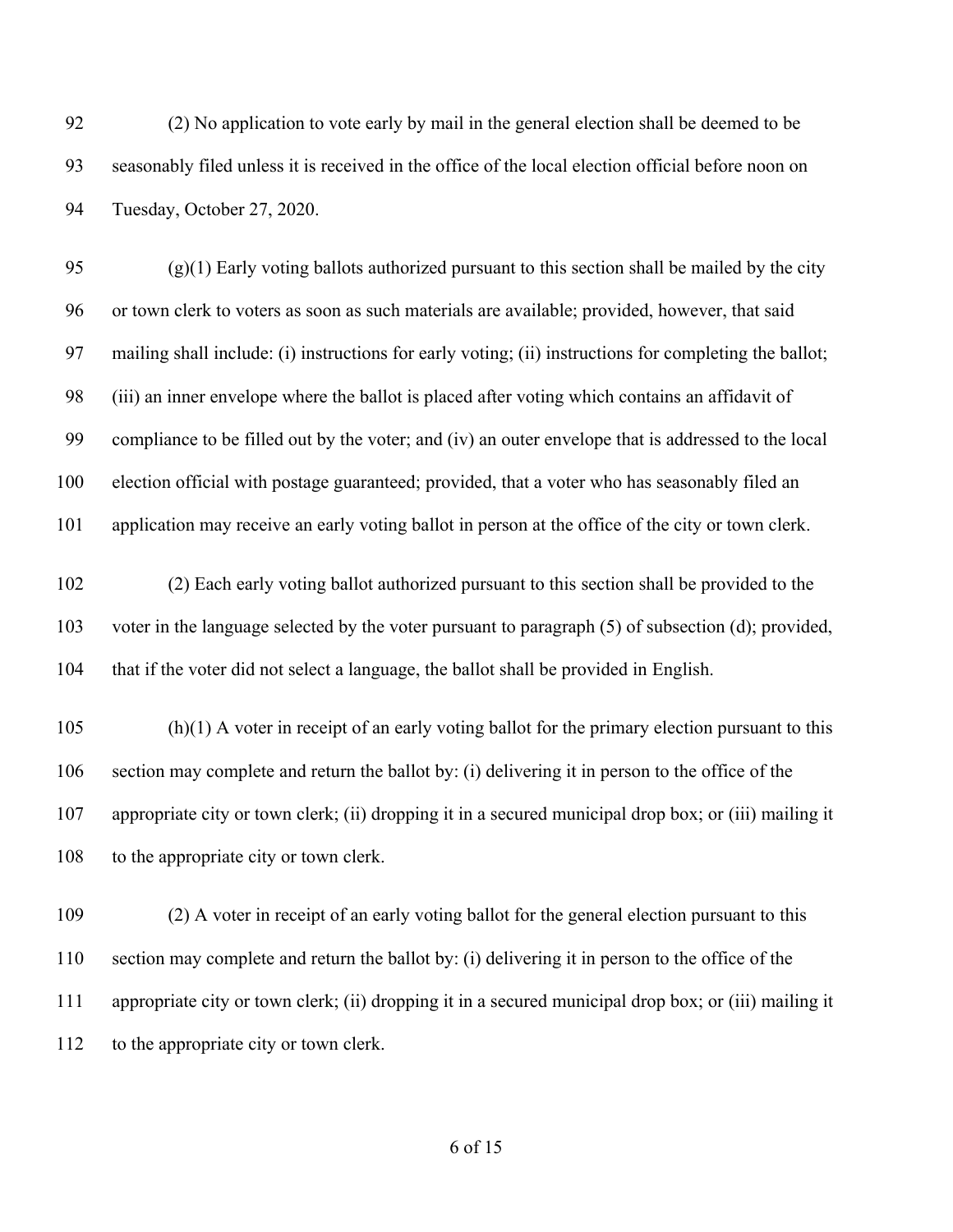(i) All early voting ballots submitted by mail, delivered in person to the office of the city or town clerk or returned to a secured municipal drop box as provided by this section shall be received by the city or town clerk before the hour fixed for closing the polls on the day of the primary election or general election.

117 SECTION 7. (a) Notwithstanding section 25B of chapter 54 of the General Laws or any other general or special law to the contrary, there shall be early voting in person for the primary election and the general election.

 (b)(1) The election officers and registrars of every city or town shall allow any qualified voter to cast an early ballot in person for the primary election during the early voting period, which shall begin on Saturday, August 22, 2020 and end on Friday, August 28, 2020. Early voting in person shall also apply to any city or town election held at the same time.

 (2) The election officers and registrars of every city or town shall allow any qualified voter to cast a ballot in person for the general election during the early voting period, which shall begin on Saturday, October 17, 2020 and end on Friday, October 30, 2020. Early voting in person shall also apply to any city or town election held at the same time.

 (3) Any qualified voter wishing to vote early in person in the primary or general election may do so at the time, manner and location prescribed in this section.

 (c)(1) Early voting in person for the primary election shall be conducted on Saturday, August 22, 2020 and Sunday, August 23, 2020, as follows: (i) for municipalities with fewer than 5,000 registered voters, for a period of a minimum of 2 hours each day; (ii) for municipalities 133 with 5,000 or more registered voters but fewer than 20,000 registered voters, for a period of a minimum of 4 hours each day; (iii) for municipalities with 20,000 or more registered voters but

of 15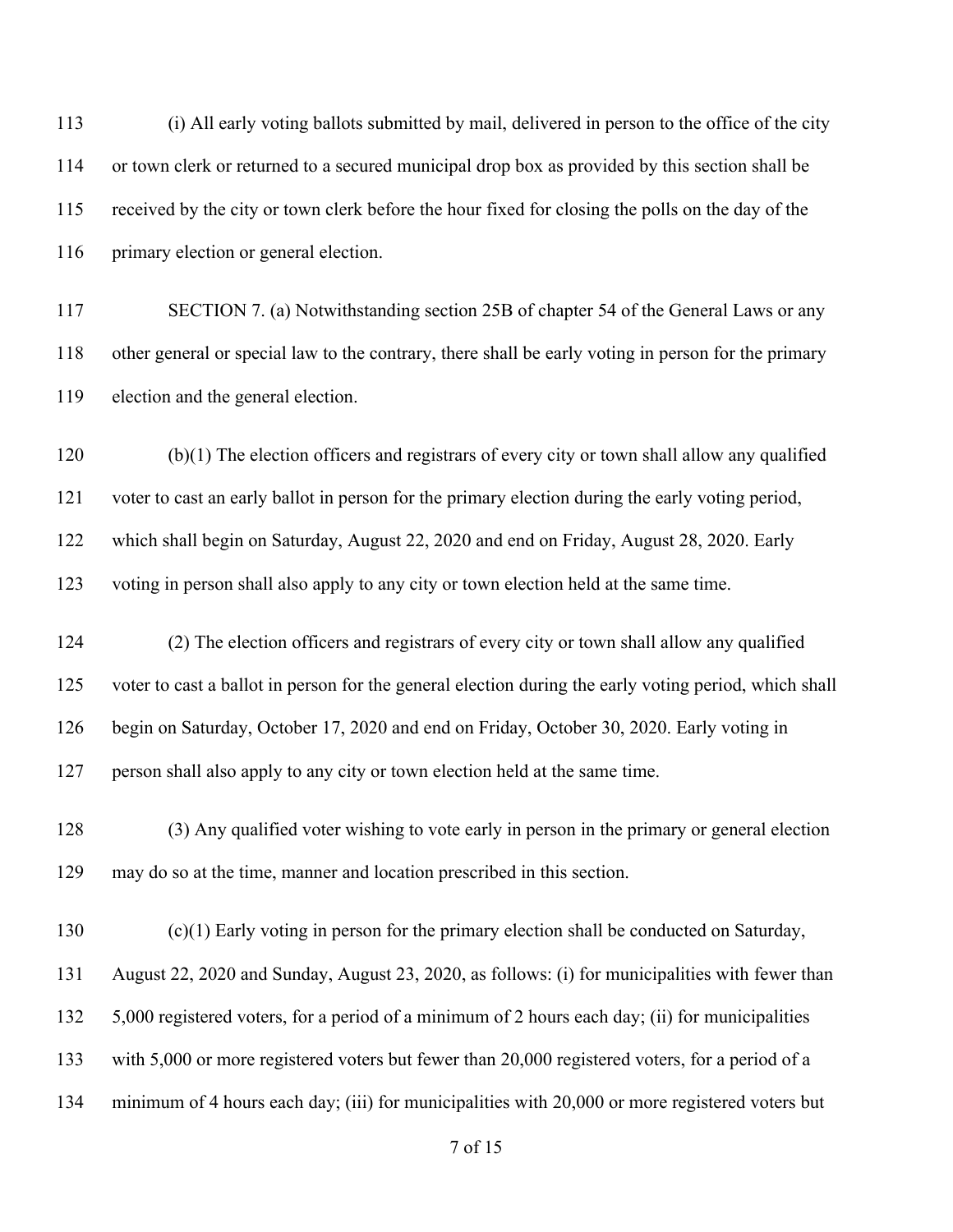fewer than 40,000 registered voters, for a period of a minimum of 5 hours each day; (iv) for municipalities with 40,000 or more registered voters but fewer than 75,000 registered voters, for 137 a period of a minimum of 6 hours each day; and (v) for municipalities with 75,000 or more registered voters, for a period of a minimum of 8 hours each day. For each other day during the early voting period, early voting shall be conducted during the usual business hours of each city or town clerk. A city or town may, in its discretion, provide for additional early voting hours beyond the hours required by this paragraph.

 (2) Early voting for the general election shall be conducted on Saturday, October 17, 2020, Sunday, October 18, 2020, Saturday, October 24, 2020 and Sunday, October 25, 2020 as follows: (i) for municipalities with fewer than 5,000 registered voters, for a period of a minimum of 2 hours each day; (ii) for municipalities with 5,000 or more registered voters but fewer than 20,000 registered voters, for a period of a minimum of 4 hours each day; (iii) for municipalities with 20,000 or more registered voters but fewer than 40,000 registered voters, for a period of a minimum of 5 hours each day; (iv) for municipalities with 40,000 or more registered voters but fewer than 75,000 registered voters, for a period of a minimum of 6 hours each day; and (v) for municipalities with 75,000 or more registered voters, for a period of a minimum of 8 hours each day. For each other day during the early voting period, early voting shall be conducted during the usual business hours of each city or town clerk. A city or town may, in its discretion, provide for additional early voting hours beyond the hours required by this paragraph.

 (d)(1) Each city and town shall establish an early voting site for the primary election and an early voting site for the general election that shall include the election office for the city or town; provided, however, that if the city or town determines that the office is unavailable or unsuitable for early voting in either the primary election or general election, the registrars of each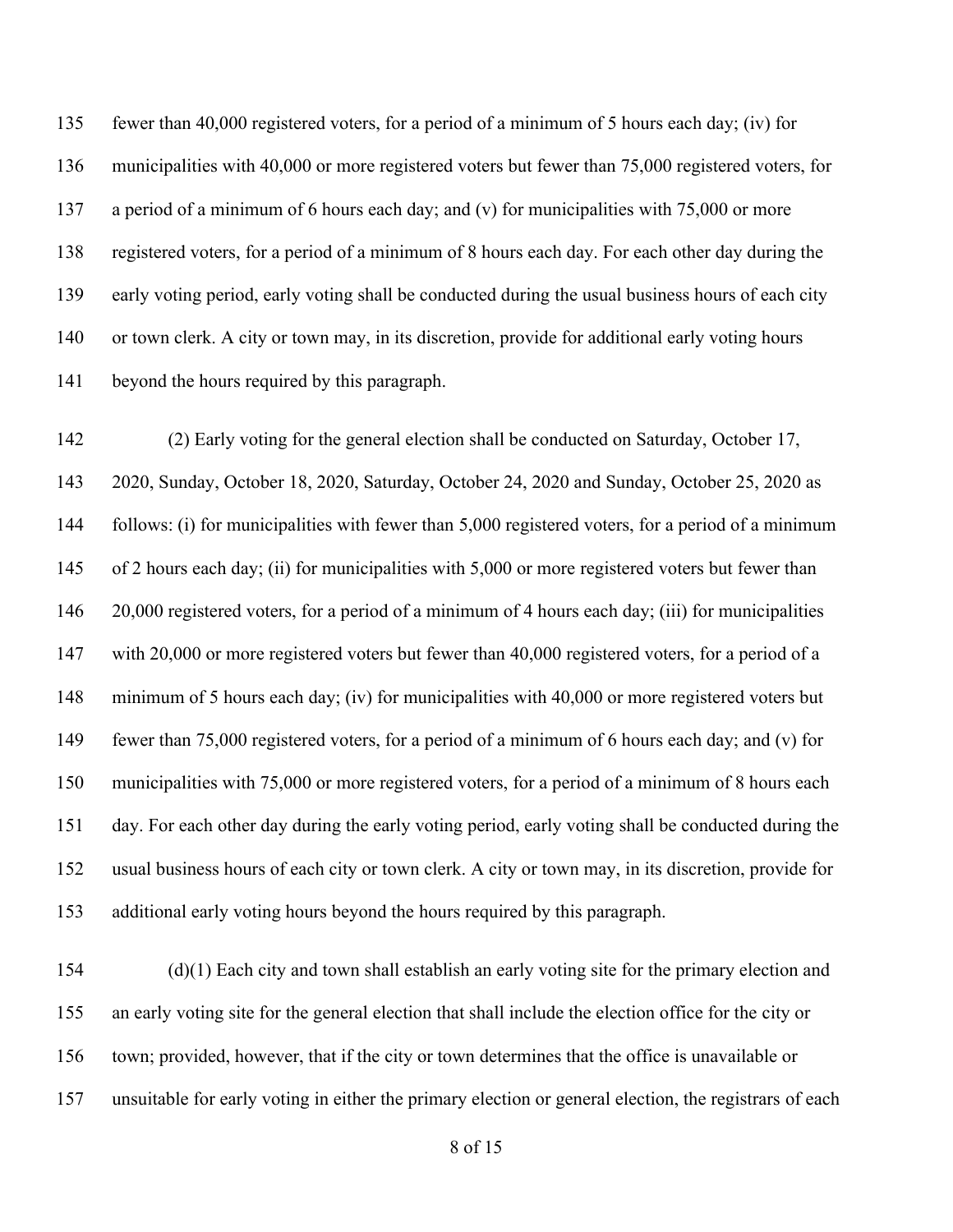city or town shall identify and provide for an alternative centrally-located, suitable and convenient public building within that city or town as an early voting site. A city or town may also provide for additional early voting sites for the primary election or general election at the discretion of the registrars for that city or town. Each early voting site shall be accessible to persons with disabilities.

 (2) The designation of early voting sites for the primary election shall be made no later than August 7, 2020. No later than August 14, 2020, and at least once during the voting period, the registrars for each city or town shall post the location of the early voting sites as well as the applicable dates and hours. Notice shall be conspicuously posted: (i) in the office of the city or town clerk or on the principal official bulletin board of each city or town; (ii) on any other public building considered necessary; (iii) on the city or town's website, if any; and (iv) on the website of the state secretary.

 (3) The designation of early voting sites for the general election shall be made no later than October 2, 2020. No later than October 9, 2020, and at least once during the voting period, the registrars for each city or town shall post the location of the early voting sites as well as the applicable dates and hours. Notice shall be conspicuously posted: (i) in the office of the city or town clerk or on the principal official bulletin board of each city or town; (ii) on any other public building considered necessary; (iii) on the city or town's website, if any; and (iv) on the website of the state secretary.

 (e) A qualified voter voting early in person shall be provided with a ballot and an envelope where the ballot is placed after voting which contains an affidavit of compliance to be filled out by the voter. A qualified voter voting early in person shall complete an affidavit under

of 15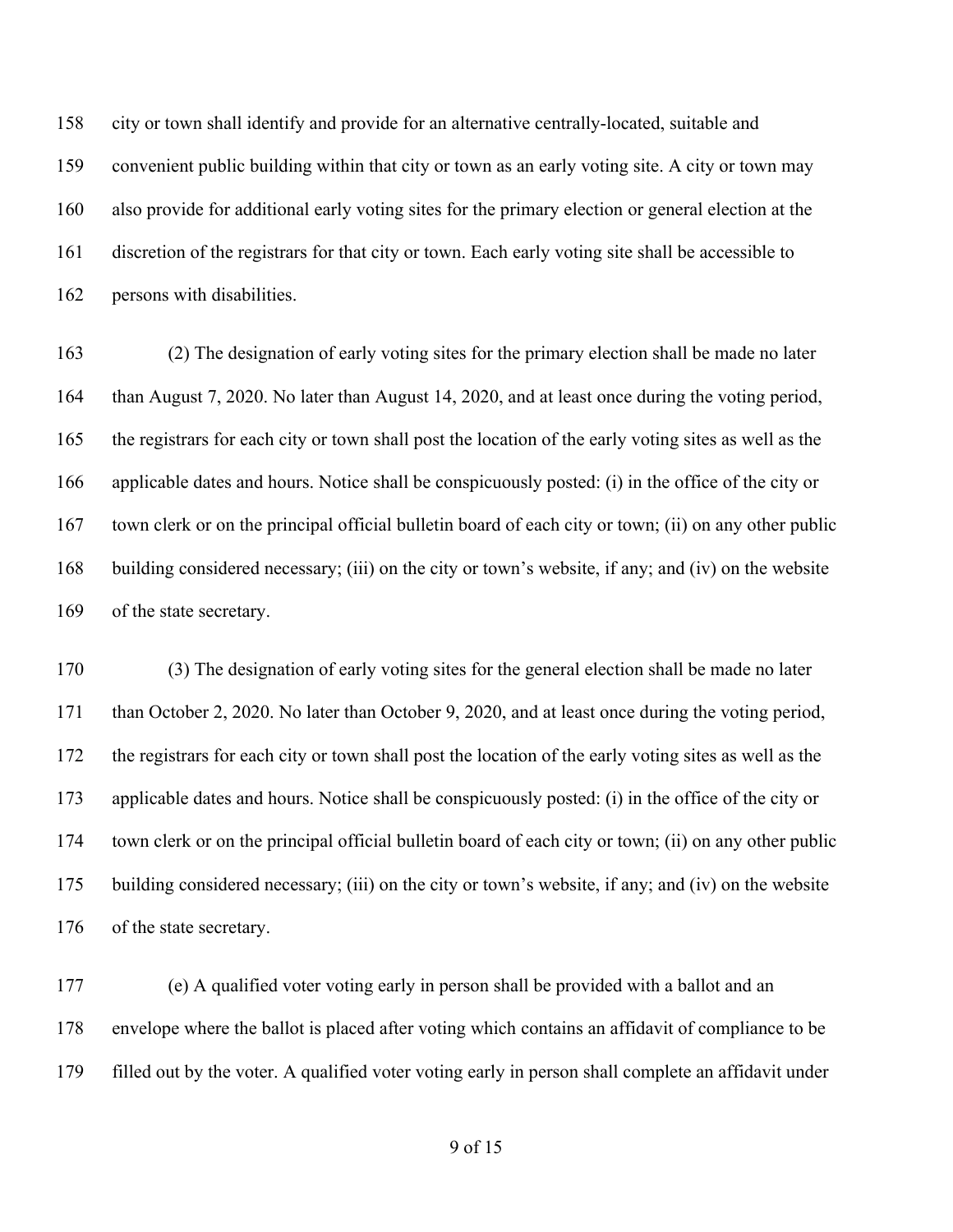the regulations promulgated pursuant to this act, which shall include a notice of penalties under section 26 of chapter 56 of the General Laws.

 (f) Prior to the beginning of early voting, the registrars for each city or town shall prepare a list for the early voting sites, containing the names and residences of all persons qualified to vote at each voting site, as the names and residences appear upon the annual register, and shall reasonably transmit the applicable list to the election officers at each early voting site designated by the registrars.

 (g) The registrar or presiding official at the early voting site shall cause to be placed on the voting lists opposite the name of a qualified voter who participates in early voting the letters "EV" designating an early voter.

 (h) The registrars shall prepare lists of all voters casting ballots pursuant to this section or section 6 during the early voting period and update the voter list in a manner prescribed by the state secretary.

 (i) A city or town may opt to detail a sufficient number of police officers or constables for each early voting site for the primary election at the expense of the city or town to preserve order, protect the election officers and supervisors from any interference with their duties and aid in enforcing the laws relating to elections.

 (j) No early voting ballot cast under this section or section 6 shall be counted if the officer charged with the duty of counting the ballot is cognizant of the fact that the voter has died prior to the opening of the polls on the day of the primary election.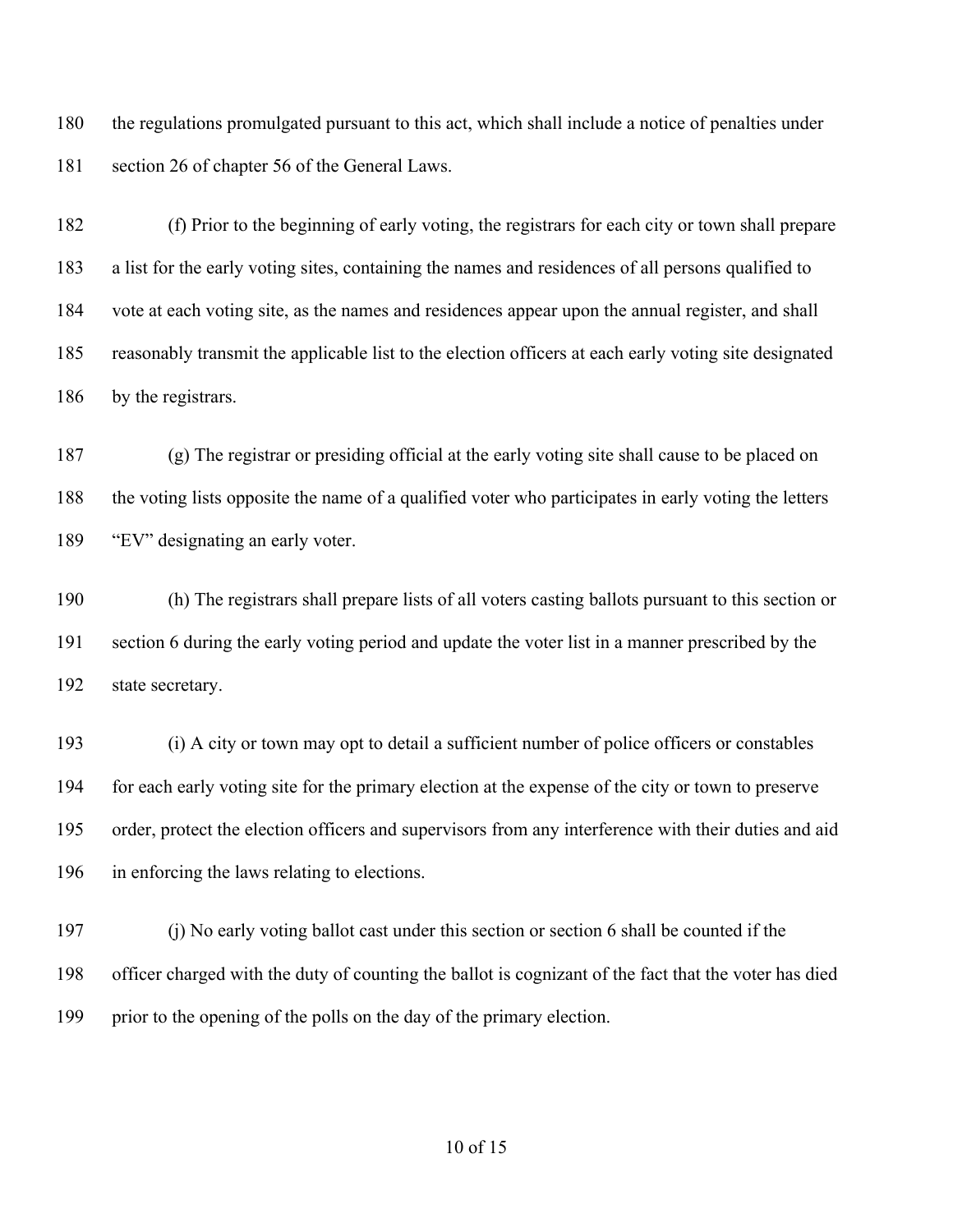SECTION 8. (a) No later than August 3, 2020, the state secretary shall deliver to each city or town, in quantities as the state secretary determines necessary, the following papers: (i) official absentee and early voting ballots for the primary election, similar to the official ballot to be used at the primary election; provided, that a sufficient quantity of such ballots are printed in the languages necessary to accommodate the selection of a bilingual ballot by voters pursuant to paragraph 5 of subsection (d) of section 6; (ii) envelopes of sufficient size to contain the ballots specified in clause (i) bearing on their reverse the voter's affidavit in compliance with the requirements of subsection (j) of section 25B of chapter 54 of the General Laws; (iii) return envelopes for any ballot requested for voting by mail pre-addressed to the local election official with postage guaranteed; and (iv) instructions for voting by mail to be sent to each voter who requests to cast a ballot by mail.

 (b) No later than October 9, 2020, the state secretary shall deliver to each city or town, in quantities as the state secretary determines necessary, the following papers: (i) official absentee and early voting ballots, for the general election, similar to the official ballot to be used at the general election; provided, that a sufficient quantity of such ballots are printed in the languages necessary to accommodate the selection of a bilingual ballot by voters pursuant to paragraph 5 of subsection (d) of section 6; (ii) envelopes of sufficient size to contain the ballots specified in clause (i) bearing on their reverse the voter's affidavit in compliance with the requirements of subsection (j) of said section 25B of said chapter 54; (iii) return envelopes for any ballot requested for voting by mail pre-addressed to the local election official with postage guaranteed; 220 and (iv) instructions for voting by mail to be sent to each voter who requests to cast a ballot by mail.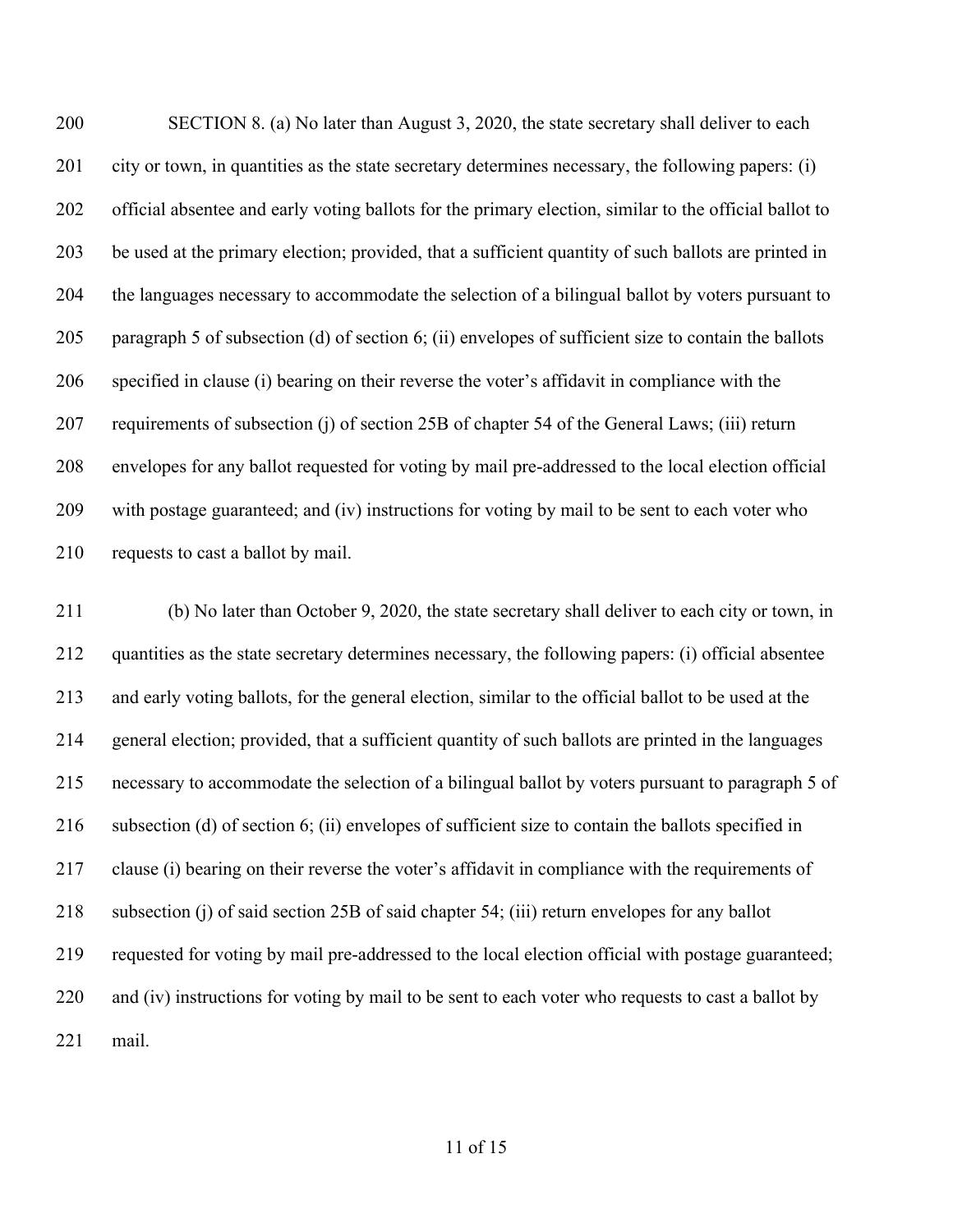SECTION 9. (a) Sections 37 and 38 of chapter 53 of the General Laws shall apply to unenrolled voters and voters enrolled in political designations voting early in the primary election. The registrar or presiding official at the early voting site shall cause the name of the party of the ballot being voted to be recorded on the voting list. Once the party selection has been recorded on the voting list, a voter cannot request or vote on the ballot of another party.

 (b) The counting of early voting ballots including, but not limited to, informing election officers and any challengers present under section 85A of chapter 54 of the General Laws shall be set by 950 C.M.R. § 47.00, so far as applicable. All envelopes referred to in this section shall be retained with the ballots cast at the primary election and shall be preserved and destroyed in the manner provided by law for the retention, preservation or destruction of official ballots.

232 (c) The provisions of 950 C.M.R. § 47.00 shall apply to early voting at the primary election to the extent feasible; provided, however, that the state secretary shall promulgate rules to accommodate the dates set forth herein.

 SECTION 10. Notwithstanding section 25B of chapter 54 of the General Laws or any other general or special law to the contrary, the election officers and registrars of every city or town shall allow any qualified voter to vote early by mail for any city or town election held on or before December 31, 2020.

 SECTION 11. Notwithstanding section 24 of chapter 54 of the General Laws or any other general or special law to the contrary, the select board, board of selectmen, town council or city council may vote to change any polling place to be used at the primary election or the general election at least 10 days prior to the date of the primary election or general election. If the select board, board of selectmen, town council or city council determines that the public convenience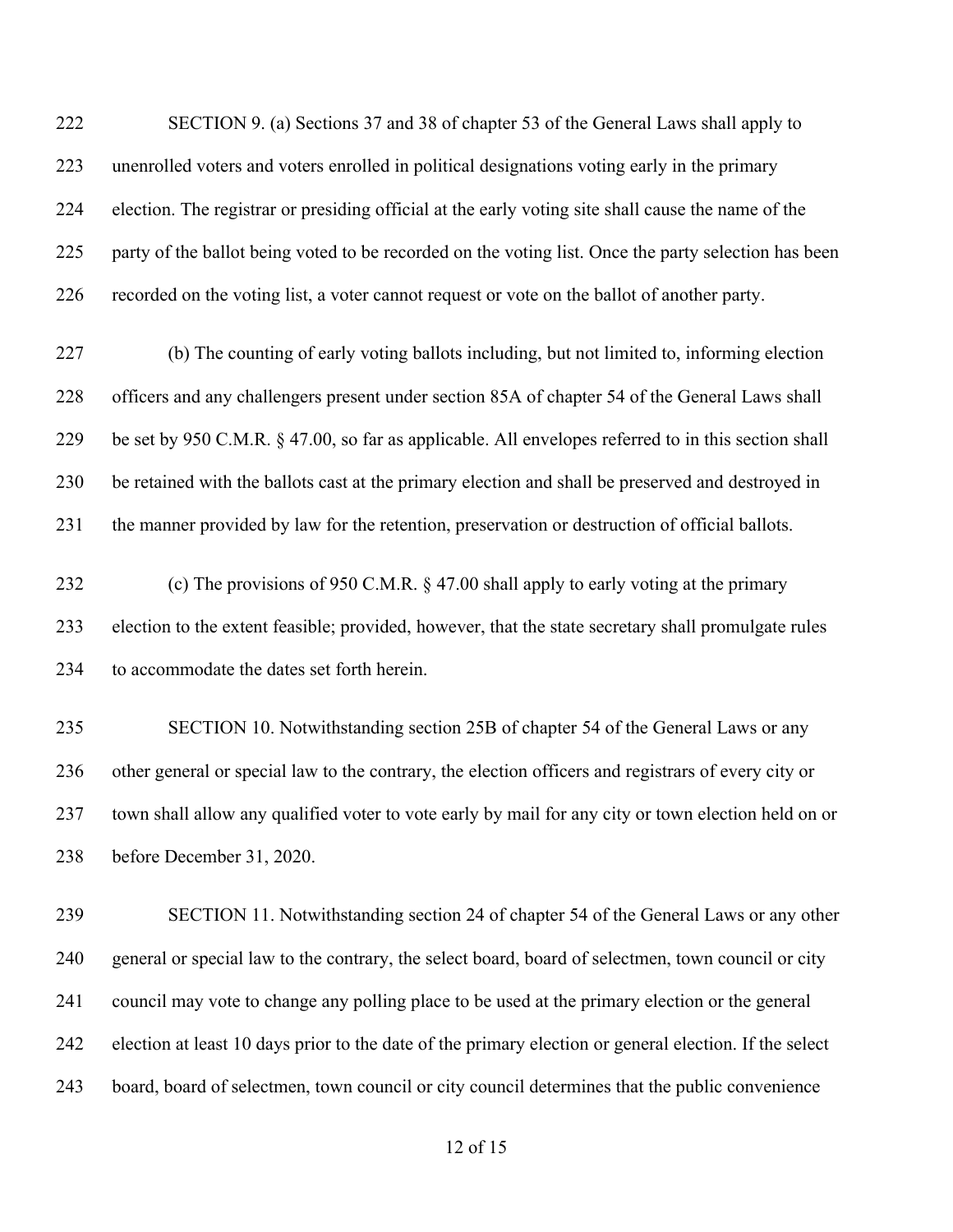would be better served, they may house all polling places in a single building within the municipality, if such building is suitably equipped. In cities, the city council may designate polling places in non-adjacent precincts if they determine the public convenience would be better served. When the polling places have been designated pursuant to this section, the board of registrars shall post on the municipal website and at other such places as it may determine, a description of the polling places and shall notify voters by using an electronic means, to the extent available, such as via email or reverse 911 call.

 SECTION 12. Notwithstanding section 29 of chapter 53 of the General Laws and sections 11, 11B, 12 and 13 of chapter 54 of the General Laws or any other general or special law to the contrary, for the primary election and general election, the town or city clerk, mayor, select board, board of selectmen or other appointing authority may appoint election officers without regard to political party membership, voter status, residence in the city or town or inclusion on a list filed by a political party committee pursuant to said sections 11B and 12 of said chapter 54.

 SECTION 13. Notwithstanding sections 67 and 83 of chapter 54 of the General Laws or any other general or special law to the contrary, for the primary election and general election, the city or town clerk may eliminate the requirement that a voter provide their name or residence to an election officer at the ballot box and that the election officer mark the name off a voting list before the voter may deposit the ballot in the ballot box.

 SECTION 14. Notwithstanding any general or special law to the contrary, the state secretary, in consultation with the registry of motor vehicles, shall implement a system to allow a qualified voter to request an early or absentee ballot on the secretary of state's website, to be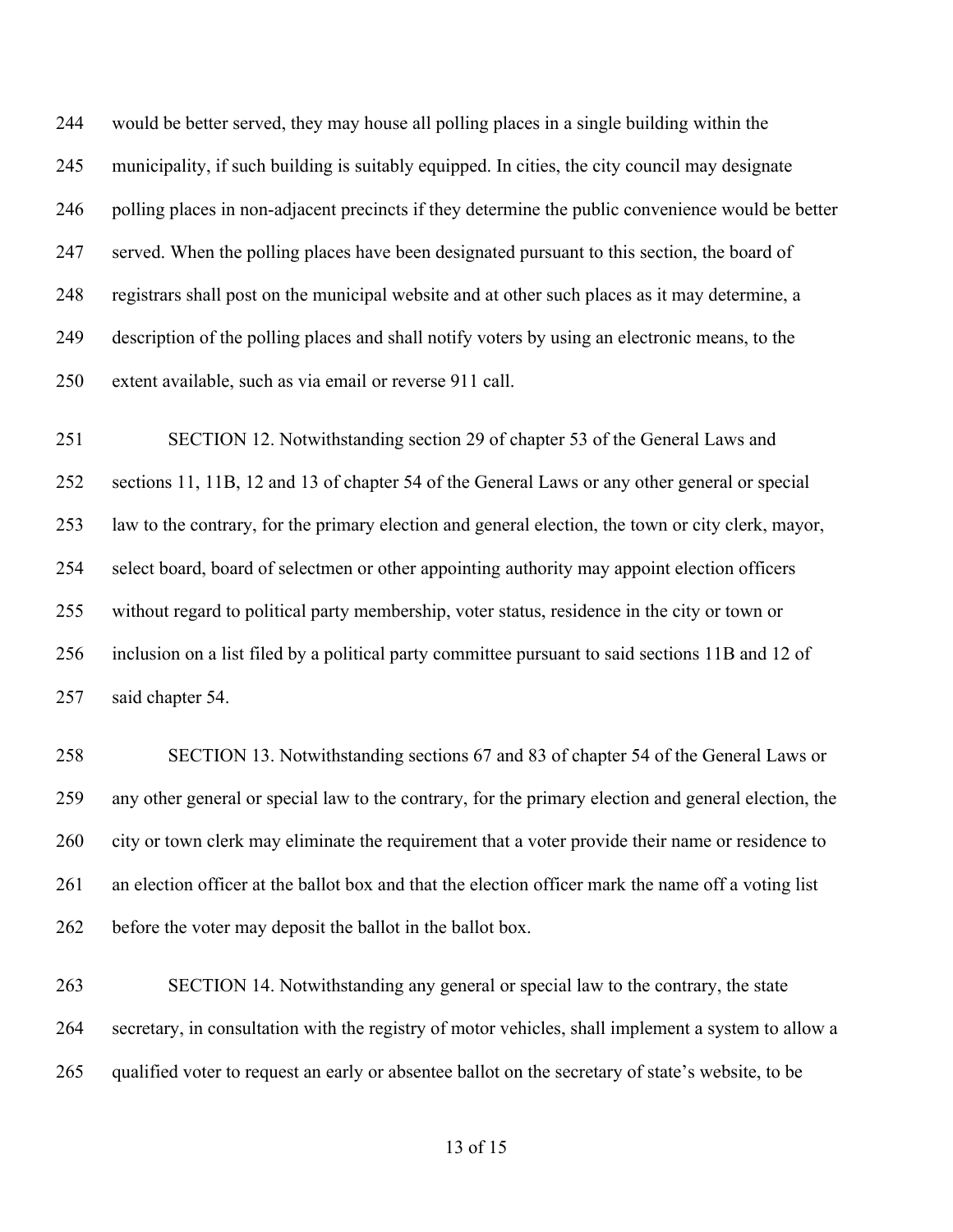mailed to the qualified voter's home address or, at the qualified voter's request, to receive at the office of the town or city clerk. No later than August 15, 2020, the state secretary shall submit to the house and senate chairs of the joint committee on election laws a report detailing the efforts taken and progress made on the implementation of such system for qualified voters.

 SECTION 15. For an election held on or before December 31, 2020, any person taking precaution related to COVID-19 in response to a declared state of emergency or from guidance from a medical professional, local or state health official or any civil authority shall be deemed to be unable by reason of physical disability to cast their vote in person at a polling location.

 SECTION 16. Notwithstanding sections 25B and 89 of chapter 54 of the General Laws or any other general or special law to the contrary, applications for early and absentee ballots for all elections held on or before December 31, 2020 shall be acceptable if they are signed or submitted electronically; provided, that any electronic signature shall be written in substantially 278 the same manner as a handwritten signature.

 SECTION 17. Notwithstanding any other general or special law to the contrary, subsection (c) of section 91B of chapter 54 of the General Laws shall apply to voters who have been instructed by a medical professional or a local or state health official to self-quarantine in their home beginning after noon on the seventh day before the any election held on or before December 31, 2020.

 SECTION 18. The state secretary shall promulgate emergency regulations for the administration and enforcement of this act including, after consulting with the commissioner of the department of public health, regulations requiring public health safeguards at early voting